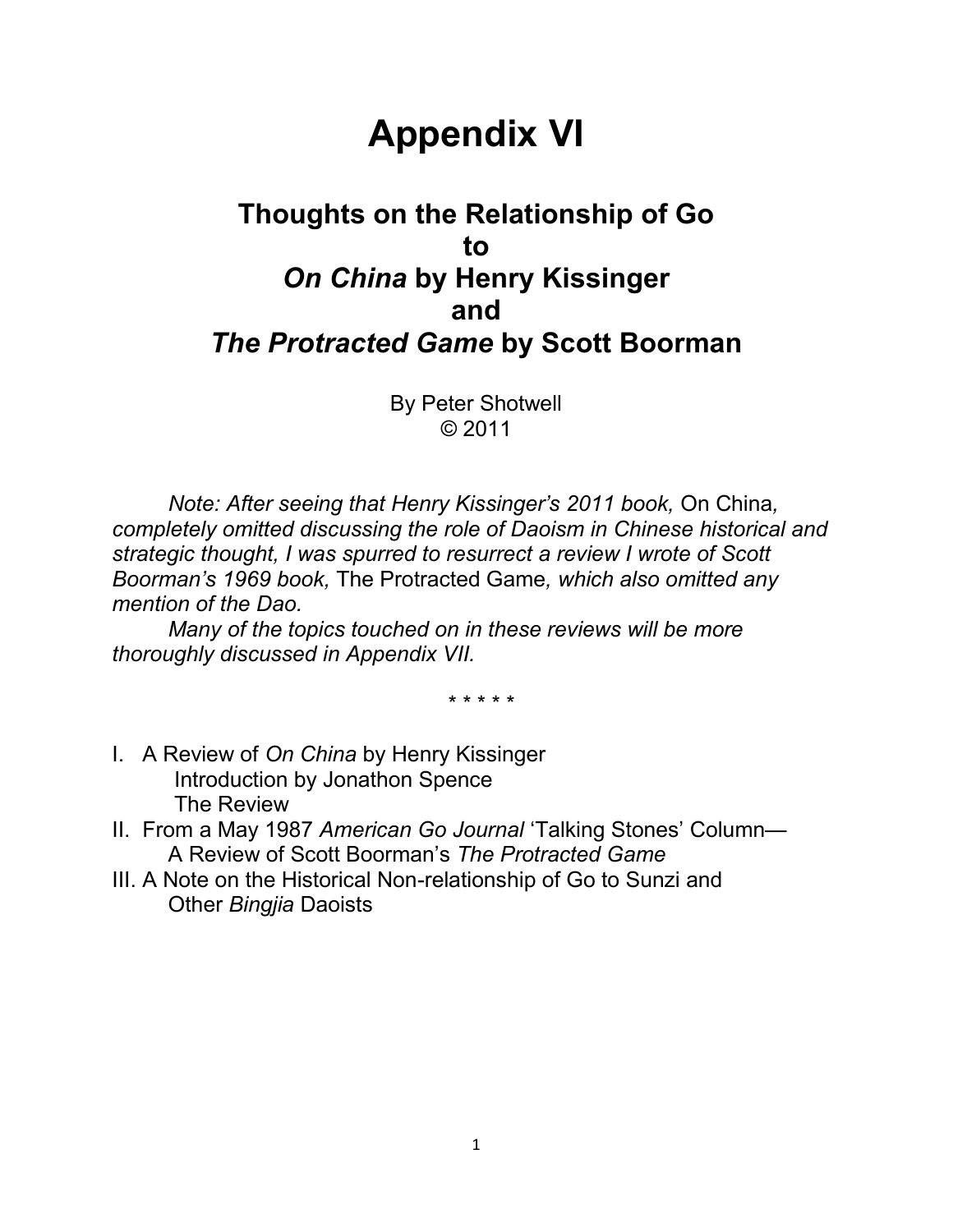## **I. A Review of** *On China* **by Henry Kissinger**

#### **Introduction by Jonathon Spence**

The following is part of a review by noted Chinese historian Jonathon Spence that touches on Kissinger's use of go. It appeared in the June 8, 2011 edition of *The New York Review of Books*. The complete article can be found at

[http://www.nybooks.com/articles/archives/2011/jun/09/kissinger-and](http://www.nybooks.com/articles/archives/2011/jun/09/kissinger-and-china/?page=1)[china/?page=1](http://www.nybooks.com/articles/archives/2011/jun/09/kissinger-and-china/?page=1)

*. . . For Henry Kissinger, ancient China was a subtle place. That in turn led to its special resonance in the present: "In no other country," he writes, "is it conceivable that a modern leader would initiate a major national undertaking by invoking strategic principles from a millennium-old event," as Mao often did in discussing policy matters. And Mao "could confidently expect his colleagues to understand the significance of his allusions." How could it not be so? For "Chinese language, culture, and political institutions were the hallmarks of civilization, such that even regional rivals and foreign conquerors adopted them to varying degrees as a sign of their own legitimacy." "Strategic acumen" shaped China"s earliest international policies; and to support its central position it could call on a remarkable series of potential followers and aides.*

*A good example was the Chinese scholar known in the West as Confucius, who taught by citing examples to a small group of loyal and dedicated students. They reciprocated by drawing on their conversations for practical examples that could create a legacy on his behalf—forming a canon that Kissinger describes as "something akin to China"s Bible and its Constitution combined." Whereas in the Western world "balance-of-power diplomacy was less a choice than an inevitability," and "no religion retained sufficient authority to sustain universality," for China foreign contacts did not form "on the basis of equality."*

*Kissinger"s reflections about the Western and Chinese concepts of strategy lead him to posit a stark distinction, one in which "the Chinese ideal stressed subtlety, indirection, and the patient accumulation of relative advantage," while "the Western tradition prized the decisive clash of forces." It is a good way for Kissinger to prepare the reader for a dualistic approach to two vast philosophical and military traditions, which he begins by summarizing the key differences between the Chinese players of the board game weiqi (the Japanese go) and those favoring the contrasting*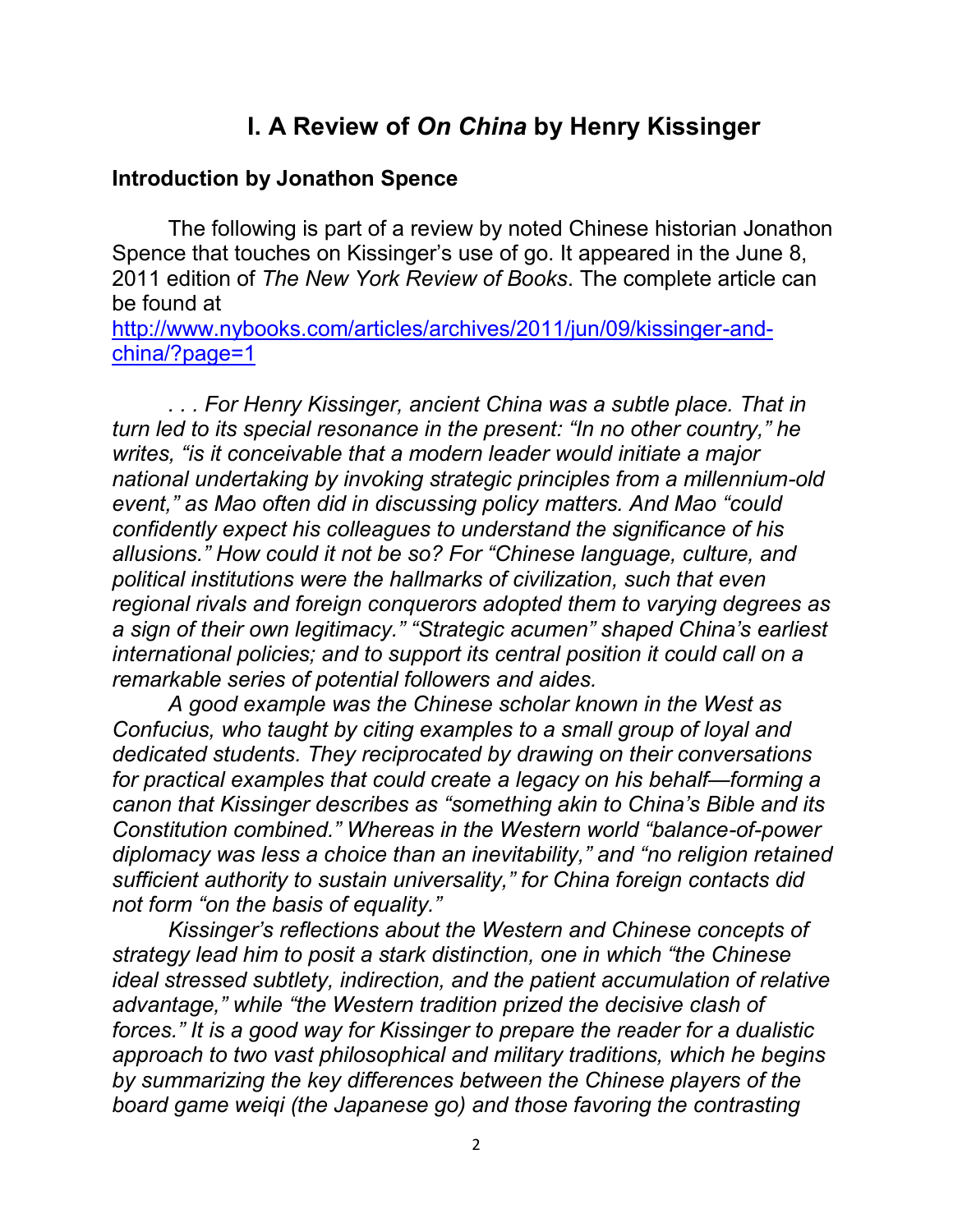*game of chess. While chess is about the clash of forces, about "decisive battle" and the goal of "total victory," all of which depend on the full deployment of all the pieces of the board, weiqi is a game of relative gain, of long-range encirclement, which starts with an empty board and only ends when it "is filled by partially interlocking areas of strength."*

*Teachers and practitioners of grand strategy have studied these contrasts between the two for many centuries. The principles of weiqi are echoed in the haunting text known as* The Art of War*, by a certain Master Sun* [Sunzi or Sun Tzu in the old spelling]*, writing around the same time as Confucius. Kissinger quotes Sun at some length, drawing especially on his insights into the concepts of "indirect attack" and "psychological combat." ("One could argue," says Kissinger, "that the disregard of [Master Sun"s] precepts was importantly responsible for America"s frustration in its recent Asian wars.") As the talented translator of classical Chinese John Minford renders one of the maxims by Master Sun quoted by Kissinger:*

> *Ultimate excellence lies Not in winning Every battle But in defeating the enemy Without ever fighting.*

*Master Sun succinctly lists his favored tactics for success in order of their priorities and effectiveness: first on the list is an all-out attack on the enemy"s strategy, second comes an attack on his alliances, then comes an attack on his armies, followed by an attack on his cities. "Siege warfare," says Master Sun, "is a last resort."*

#### **The Review**

It"s already been noted in mainstream and Internet reviews and in the *American Go E-Journal* that Henry Kissinger"s new book *On China* prominently cites go for insights into how Chinese strategists think. However, both Kissinger and all the reviewers I have found fail to put the "ancient strategies" that Mao and his advisors used into the proper historical or cultural context. Among other things, by failing to do so, they limit the extent that his readers will understand the reasoning behind future stratagems that will be used by Chinese and other Asians.

Moreover, Kissinger, who has admitted he is not a go player, was not familiar with the game's history, so his error is compounded by not putting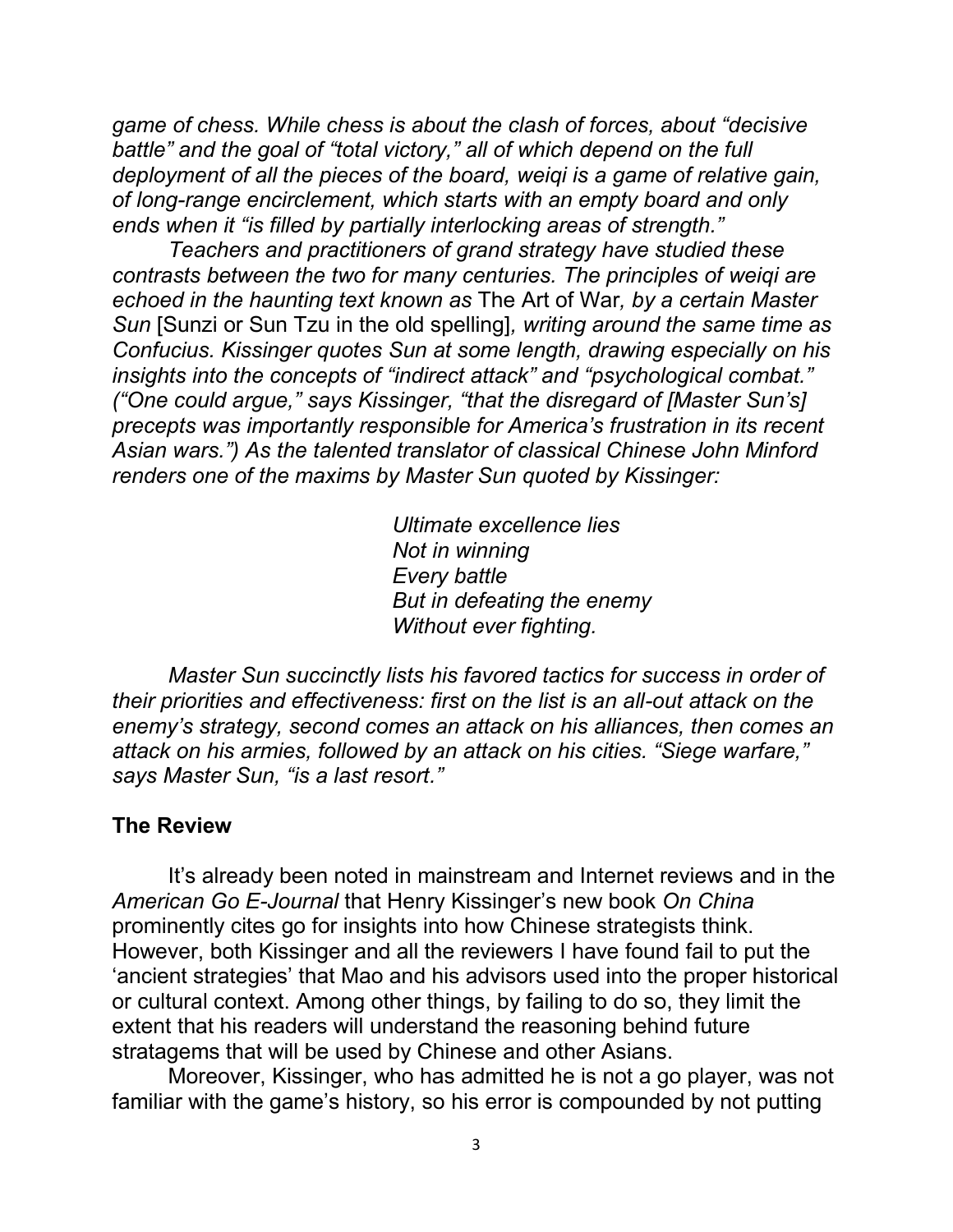*weiqi* into its proper relationship with the strategies and their underlying principles. None of the reviewers touched on this point, either.

The strategies that Mao spoke of were developed and written about by the warrior/philosophers of the so-called "Dark School of Daoism"—the *Guidao* or *Bingjia* c. 500-300 BC, of whom Sunzi"s *Art of War* is the most famous. ('zi' means 'Master'). Despite their intensive use in the wars leading up to the consolidation of the Han dynasty (206 BC-220 AD), the works were suppressed by the emperors and derided by Confucian writers as forgeries, a conclusion only refuted after two thousand years in the 1970s by archeological discoveries.

Perhaps these topics were considered too esoteric by Spence (and maybe by Kissinger), but it is odd that they both discuss Confucius in some detail—he who shunned warfare and whose teachings emphasized the correct transmission of codes concerning ritual, tradition, social hierarchy, morality, justice and sincerity. As for statecraft, he and his followers until the time of Mencius (372-289 BC) argued that the critical factor rulers should observe and cultivate was "the Will of the People."

However, in the Han era (206-220 AD), the Confucian doctrine was distorted by the ruling hierarchy who altered history and imported some of the tenets of theories of Legalism, a philosophy that was adopted by the autocratic Qin emperor who emerged as the final victor of the Warring States period (475-221 BC). The Legalists had argued that people were born evil with thoughts that needed punishments to keep them in line and were created to serve the state and not vice-versa. This was a somewhat logical, though distorted conclusion of the underlying theories and practices of Sunzi and other dark Daoist warrior/philosophers who wrote about methods for training and managing large armies.

Thus, it is commonly said that Confucianism was for dealing with those you should trust without question: husbands, fathers and the Emperor—in short, your superiors. This guideline was deliberately embedded into the fabric of all the historic (and modern) hierarchical Chinese governments—"Respect those above you, have compassion for those beneath,' is an aphoristic example of the intertwining of this 'religiophilosophy" and politics, which is something else that Kissinger did not discuss.

Meanwhile, "official" Daoism was turned by the Han emperors into a ceremonial, folkish, mystical "religion" led by a court-appointed pope-like leader who was guided in his actions by dreams. This is the brand of Daoism one sees in temples throughout the Chinese Diaspora, particularly in Taiwan.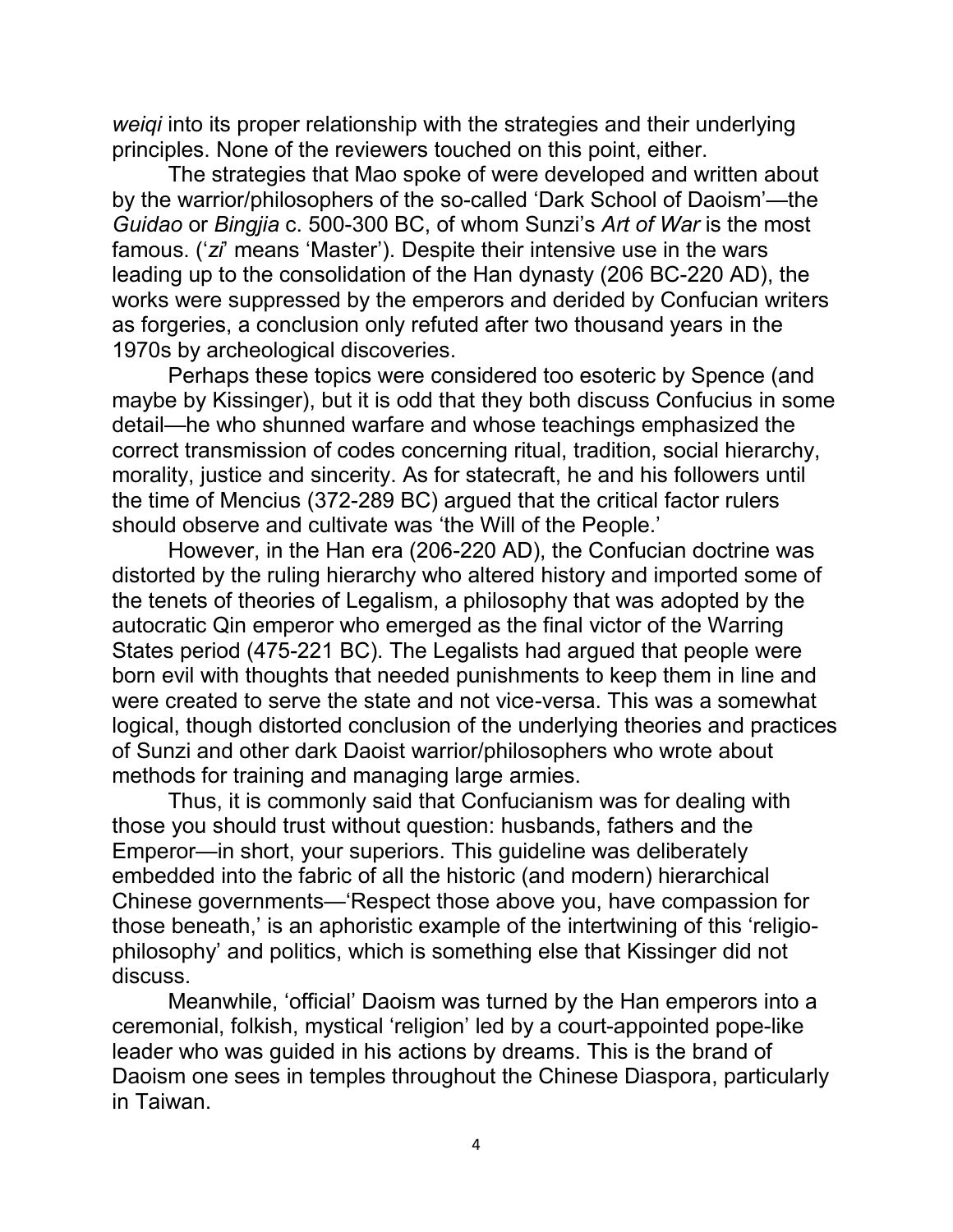On the other hand, the darker tradition, actually a praxology or "philosophy of action," survived somewhat as a "counterbalance" to Statesponsored Confucianism. Most Asians began learning its lessons as children since they were often disguised in folk expressions and tales. Appearing also in plays and novels (such as *Tales of the Historian*, *The Romance of the Three Kingdoms* and *Water Margin*), and now in *kung fu*  movies, comic books and on TV, these ideas actually constituted a mental martial art. As such, they were applied, often unconsciously, to every aspect of Chinese life—war, politics, business and even the bedroom. The strategies and their legacy also formed the basis of all subsequent Chinese revolts, including the present day *Falun Gong*, (which explains the ferocity and urgency of its suppression, even though the present government is not Confucian-oriented). Moreover, as Spence mentioned, their use was not confined to China.

These strategies for dealing with those whom one did not trust were summed up in a book containing only 138 characters called *The Thirty-six Strategies*. They were first mentioned about 500 AD and were written down at least in one form around 1700, and then discovered as a tattered pamphlet in a street vendor"s stall in 1941. However, military authorities considered its wisdom so dangerous that it was allowed to be made public only in 1979, after the Cultural Revolution had died down. Since then, in Asia, many hundreds of books have been written about the Strategies, but few in the West, though there is now an excellent site on the Internet that features them and many other classical Chinese works in Chinese, English and French. It is at

#### [http://wengu.tartarie.com/wg/wengu.php?lang=en&l=36ji.](http://wengu.tartarie.com/wg/wengu.php?lang=en&l=36ji)

Featuring strange titles like "Point at the Mulberry and Abuse the Locust,' 'Silk Flowers Grow in the Tree' and 'Find Reincarnation in Another's Corpse,' these ancient Daoist aphorisms emphasized cleverness and trickery in making things not as they appear. Thus, they are one of the sources of the Eastern 'relativistic' thinking that Kissinger (correctly) contrasts with traditional Western "linear thinking." As Spence noted, he also correctly discusses the 'concentration of force' advocated by Clausewitz as opposed to Mao"s "diffusion of force" that is reflected in the board games of chess and go. However, not being a go player himself, when he makes analogies about the game to illustrate instances of Chinese strategic thinking, he can only use shallow, superficial ideas, such as how the placement of the first few moves illustrate the "encirclement" principle, and the idea that 'total victory' is 'not possible.'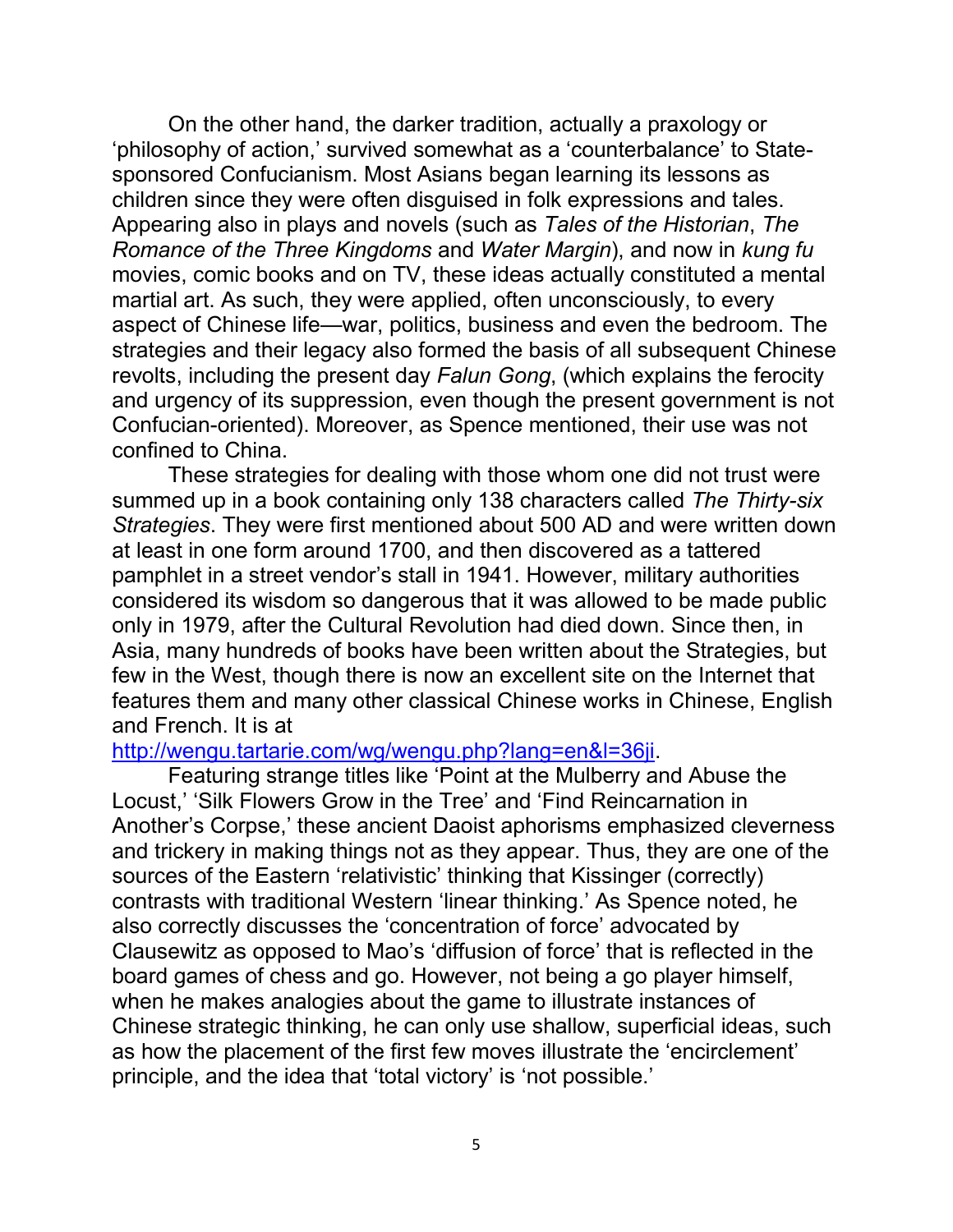In a first chapter footnote, for the justification of his approach, he refers to "East Meets West," an article that appeared in *The Korean Journal of Defense Analysi*s (Vol. XIV; No. 1; 2002). But the authors, David Lai and Gary Hamby, are discussing a go game in military terms—the opposite of what Kissinger is attempting to do.

In the third chapter, when he gets to the Civil War period of the 1940s, his authority, also in a footnote, is the severely flawed work of Scott Boorman, whose *The Protracted Game* he suggests "recounted in compelling [go game] detail" such ideas as: ". . . Chiang"s Nationalist forces opted for a strategy of holding cities, while Mao"s guerilla armies based themselves in the countryside. Each sought to surround the other using *weiqi* stratagems of encirclement."

Except for pointing out that the Chinese take a long view of military and political planning, *The Protracted Game* is hardly "compelling," as many reviewers, including myself, (the only one who dissected its go content), have commented. Mao and Chiang did not choose their settings and they were struggling, *contra* go strategy, for complete domination. In 1985, I met some professionals in Beijing who had known Mao, and they told me it was only "a pleasant myth" that he was thinking of *weiqi* strategies—in the many volumes that Mao wrote, go is only mentioned three times in very minor ways. Instead, he was thinking of Sunzi, Daoist folk sayings called *zhengyou*, and, of course, the Thirty-six Strategies, four of which were named by Kissinger but without mentioning their source and not at all by Boorman.

Moreover, if Kissinger was a go player, he probably would have known of Chinese champion Ma Xiaochun"s *The Thirty-six Strategies Applied to Go* (Yutopian; 1996), which, although Ma doesn"t specifically say so, would have at least indicated the correct direction of the movement of Chinese Daoist thinking.

The way Daoist strategical thinking works is that those astute in its ways develop an attitude to try to perceive in a situation the imbalances of *yin* and *yang* and then act accordingly. That is, to cite Sunzi"s military example, they had learned how to take into consideration what is strong and impervious and cannot be changed (*yang*), and what is weak and vulnerable and can be changed (*yin*). Their concerns included, to name a few, the conditions of the terrain, the weather, the spirit, formations and traits of the leadership of the enemy troops, and, most important, the information brought in by spies and observation. All this was balanced by a need to know one"s own strengths and weakness i.e. self-knowledge was as important as knowledge of the opponent.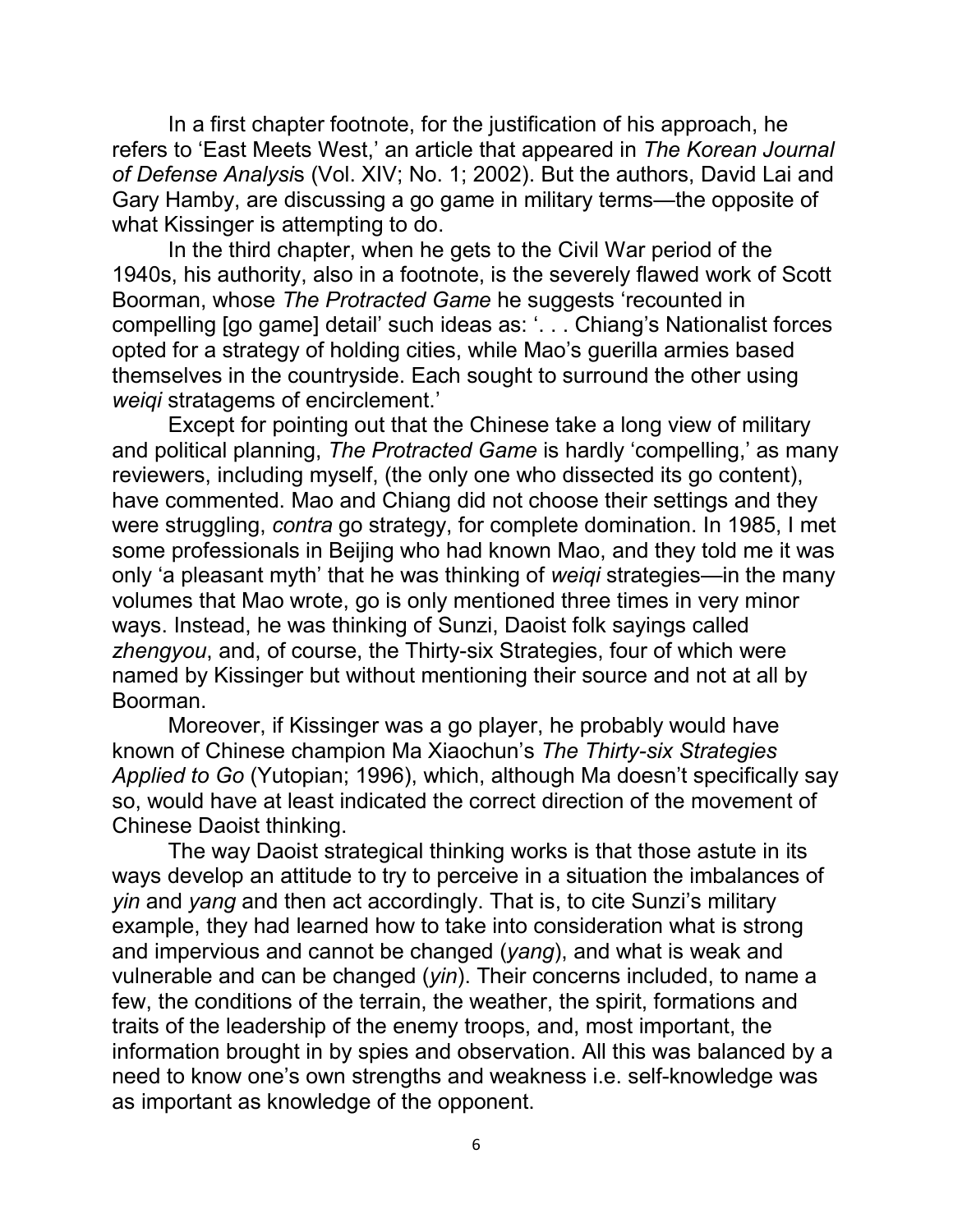Then, by successfully planning combinations of the "orthodox" ("standard" or "fixed" positions and strategies) and the "unorthodox" ("surprising" and "unexpected" methods), *shi* (*shih*) or "overwhelming" strategic, psychological and positional advantage' could be built up. In this way, as Sunzi metaphorically suggested, raging water could move along huge boulders, one could be poised like a finger on the hair-trigger of a loaded crossbow, and huge logs, immobile on a flat surface, could be made to roll down a mountainside.

However, Kissinger"s description of *shi* cannot escape being a singleminded, simplistic Western interpretation because the fluidity of Chinese strategic thinking is not conveyed—for example, Sunzi strongly emphasized that the orthodox and the unorthodox are ever-changing into each other as if they were joined together in a ring. Each situation is different and ever-evolving so that thinking in these terms is only advice to try to determine which is which at the appropriate time. This is why acquiring *shi* reflects a person"s general attitude towards the world and is not something that advises to 'do this' or 'do that.'

All this is the background behind the maxim that Spence quoted why, paradoxically (and *contra* Clauswitz), the goal of a commander should be to achieve peace by psychologically unnerving his opponent and/or by treachery in the diplomatic process and at the banquet tables. (It is no wonder that during the hundreds of years of perpetual fighting that was the subject of continual popular conversation, one commentator noted that, "Every household has a copy of the *Sunzi.*").\*

And even if Kissinger and Boorman had discussed "the Dao" in terms of the reasoning behind Chinese strategic measures, they most likely would have made the mistakes of modern writers that stemmed from the misunderstandings of early missionaries induced by the (perhaps deliberate) misunderstandings of the Confucian *literati.* That is, there is no one *Dao* or "Way" (capitalized as in "God") as is popularly supposed by readers of the *Daodejing* (*Tao Te Ching*), nor is the object in life to "balance" one"s *yin* and *yang*. That book was probably a manual for waging war ('patiently,' for example) and its thoughts, along with those of the mysterious *Yijing* (*I Ching—*the *Book of Changes*), are the primary sources for the *Sunzi* and other classics of Chinese military thinking that discuss taking advantage of the imbalances of *yin* and *yang*.

And actually, there are many "ways" or *dao*—each ancient Chinese philosopher had a different conception although they all used the same word (and the word *Daojia* ("Daoist School) was coined by the same Han Confucians who adulterated Confucianism). For example, the Chinese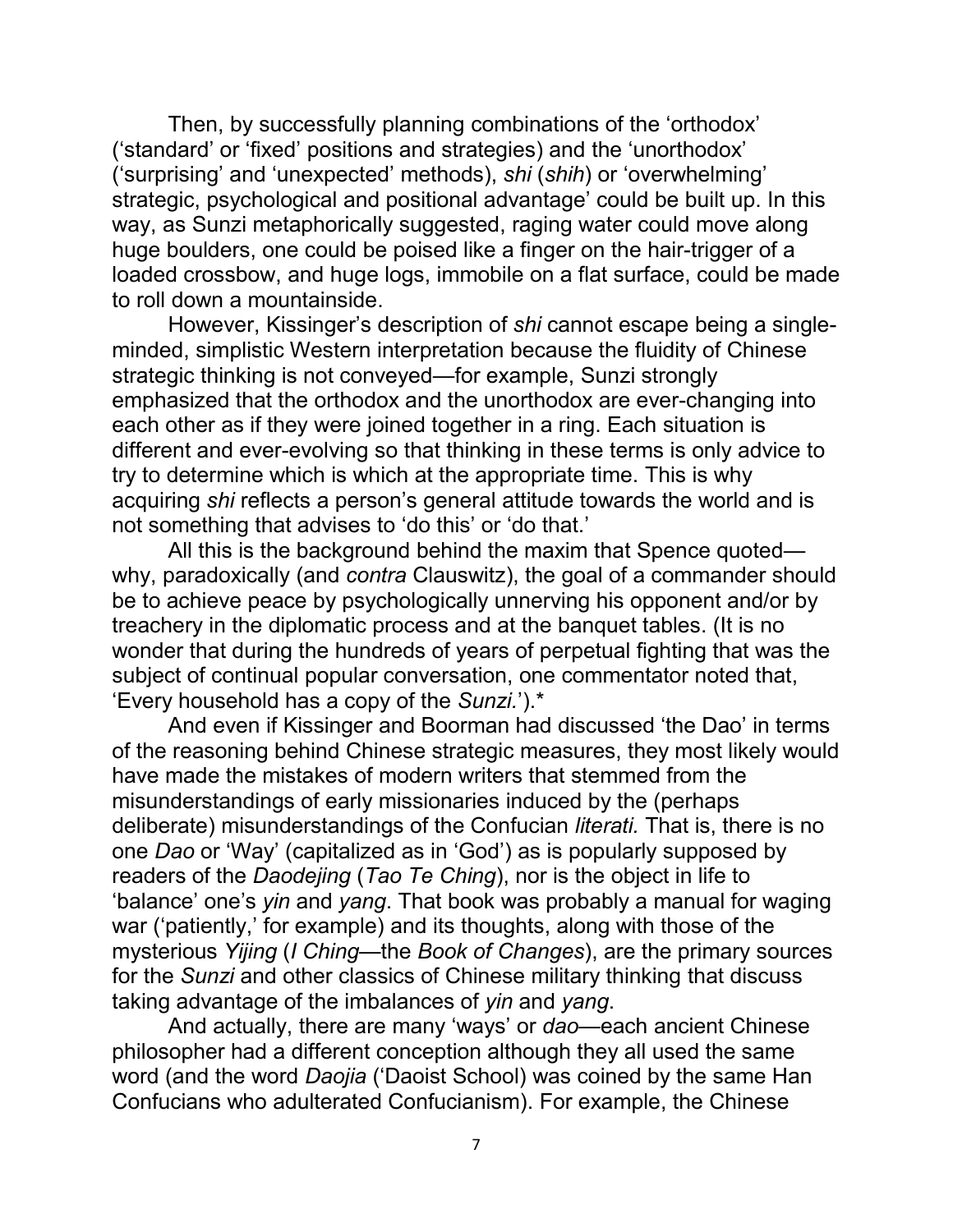word for "know" is *zhidao* ("jer-dao")—"to know the way to . . ." Thus, for example, one of the *daos* of Zhuangzi (Chuang Tzu) (369-286 BC), a later Daoist, means something like "advancing skill" without the process ever ending. His best known example is a butcher who, after many years, never had to re-sharpen his knife yet, though he had a *dao*, still envisioned improving it. The "Dao" was not an absolute, whole, abstract "Something" or "Nothing" as commonly supposed in the West. What was meant was that the lowly act of butchering can become an art form and great rewards equal to a feeling of spirituality can result from doing real things well in the real world. In other words, true Daoism maintains that we all live in *nature*—there is nothing else—and we should act accordingly. This is the connection between the *daos* of Laozi the philosopher and Sunzi the warrior. And thus, also, there is a *dao* of *weiqi.* Both "ways" concern the art of responding and manipulating the forces of *yin* and *yang* that are encountered as one goes through life.

In conclusion, the dualism of Daoism philosophically stimulates the conceiving of strategies so the resulting dualism of the Thirty-six Strategies and Sunzi can be applied to go as Ma did—but applying go to military and political events, as will be shown in detail in section II, is the wrong direction of thought.

\*An example of the adroit manipulation of these elements of Daoist strategies in a famous Warring States battle, as well as extended discussions of many of the topics in this section, will be in Appendix VII.

*Readers interested in* dao *(adding "the" is incorrect) can find excellent descriptions in Roger Aimes" introduction to his translation of* The Art of War, and in the *writings of Chad Hansen*, particularly in *Language and Logic in Ancient China* (Michigan Studies on China 1983) and *A Daoist Theory of Chinese Thought* (Oxford 1992)*. Hansen is also filmed discussing his latest book at [http://www.lifeartsmedia.com/chad-hansen](http://www.lifeartsmedia.com/chad-hansen-taoism-and-tao-te-ching)[taoism-and-tao-te-ching](http://www.lifeartsmedia.com/chad-hansen-taoism-and-tao-te-ching)*

*Many thanks to Chris Garlock and Roy Laird for help in editing and improving the clarity of this section.*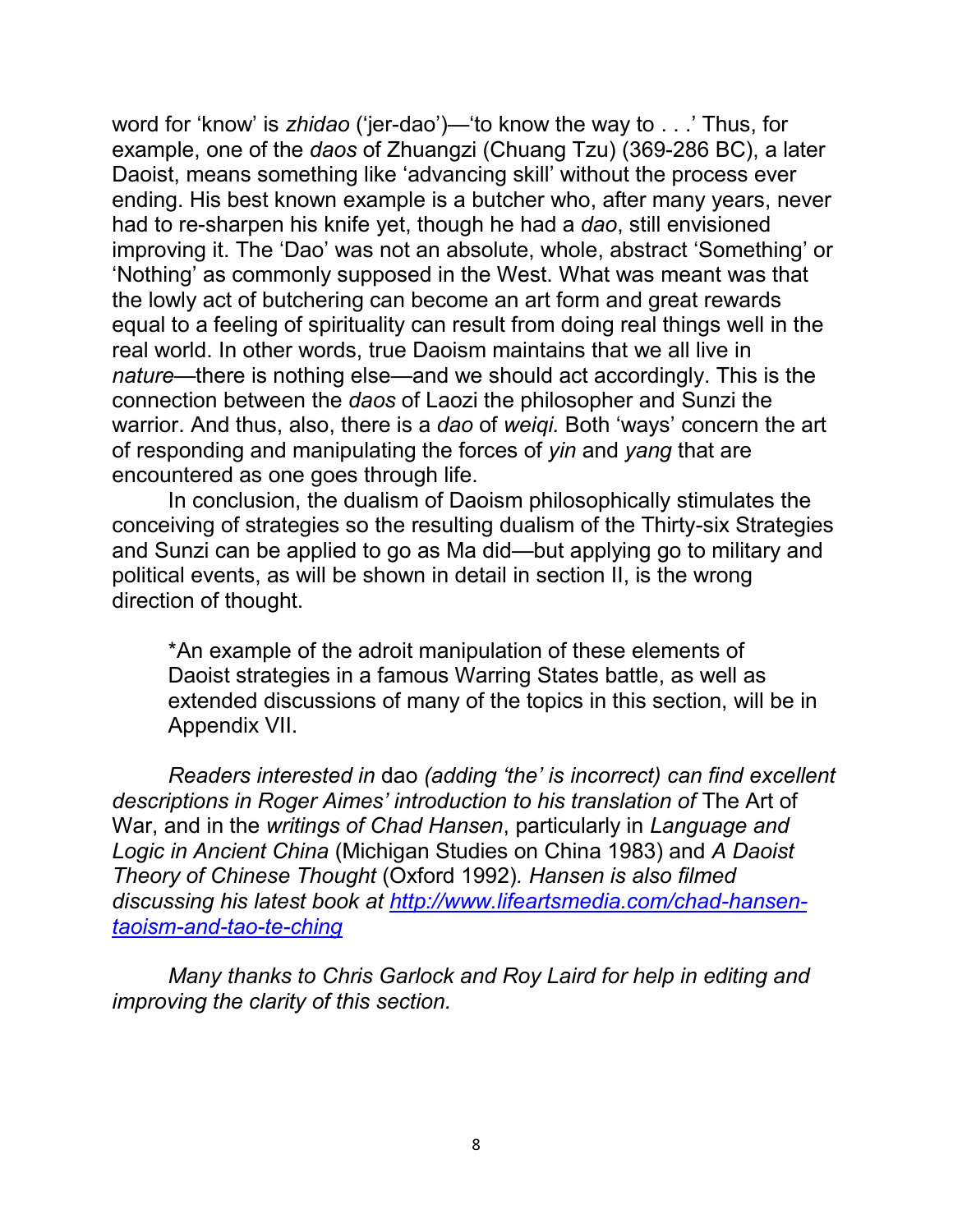### **II. From a May 1987** *American Go Journal* **May 'Talking Stones' Column—A Review of Scott Boorman's** *The Protracted Game*

*Note: I did some light editing, added a diagram and, for the sake of continuity, repeated some of the points noted above.* 

Scott Boorman, now a professor of sociology at Yale, wrote *The Protracted Game* in 1969, when he was 19. On page 5 he stated his purpose:

. . . *It is safe to assume that, historically, there had probably been considerable interaction between the strategy of wei-ch'i and the strategy used in Chinese warfare. If indeed wei-ch'i and Chinese Communist strategy are products of the same strategic tradition, wei-ch"i may be more realistically used as an analogic model of that strategy than any purely theoretical structure generated by a Western social scientist.*

This is a far-reaching thesis and the academic reviewers (all non-go players), while generally finding the book "interesting", saw a number of problems with it. I would like to review their findings and point out some of the other difficulties from my own point of view as a go player. Boorman has never replied to his critics and for six months he has declined to be interviewed for this column. However, these pages are open to him should he care to reply.

Some of the reviewers were chess players and were familiar with similar attempts to equate chess with war. They pointed out that even if Boorman's thesis was valid, its predictive value was limited because knowledge in a board game is highly specific to that game. One learns to play go/chess by playing go/chess; one learns to fight wars by fighting wars.

In Boorman's type of sociological model making and theorizing, as one critic pointed out, the definition of what constitutes the "playing board" becomes so arbitrary and fluid that it requires a proliferation of boards to accommodate the incongruities of fact.

For example, Boorman draws an analogy that Mao played the "corners" (mountains) and "edges" (deserts) first, in keeping with the "corner-side-center" principle of the proper order of opening moves in go. Mao, however, certainly did not select his first battleground and staging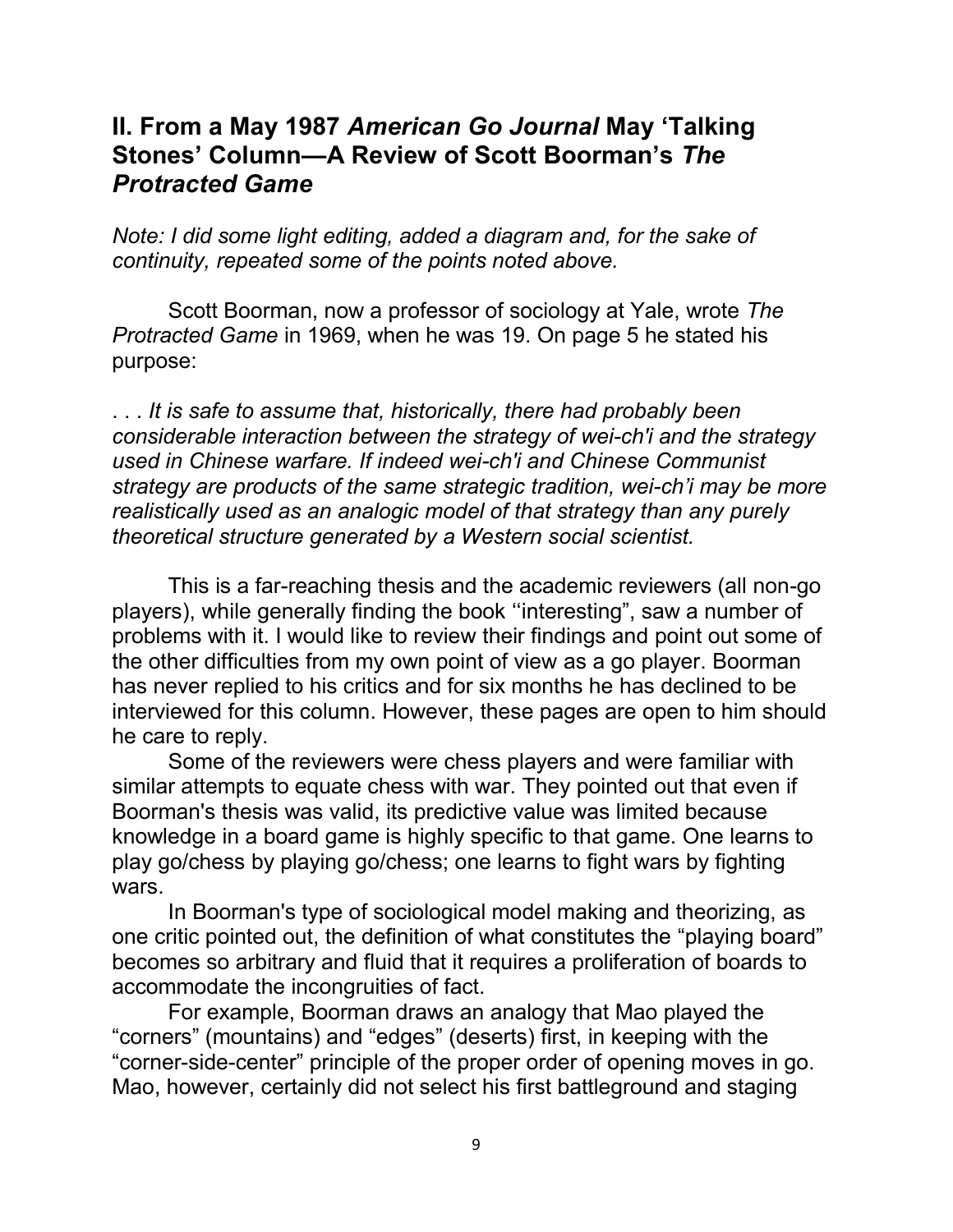areas. (Last issue I quoted a Chinese analogy placing the mountains and deserts in the center of the board.)

Of course, as the critics have noted, the Nationalist Chinese and Japanese played go also. Their military tactics did not resemble go nor did Mao's, really. He was fighting for the whole of China, not striving for the winning portion of a balance of territories, as is commonly mentioned as the difference between "chess think" and "go think".

Scholars more familiar with Mao's writings pointed out that in all the volumes and volumes of his work, there are only three references to go. These were extremely minor and one had to be footnoted so that his Chinese readers would know what he was talking about. On the other hand, Mao's writings are full of quotes from the various Chinese masters of war, the most famous being Sun Tzu's *The Art of War*. Sun Tzu's aphorisms are also applicable, in a broad way, to go strategy and formed the basis of every popular war fought in China, not just Mao's. For example:

*The highest form of strategy is to thwart the enemy's plans; the next best is to prevent the junction of enemy forces; the next in order is to attack the enemy's army in the field; the worst policy of all is to besiege walled cities.*

Sun Tzu and his followers, of course, wrote long before there were go strategy books. Moreover, there are no go terms in Chinese borrowed from the language of war. No Chinese general I know of has ever laid out strategy on a go board. We hardly need go to understand Mao. When I was in Beijing in 1985, I interviewed some of the top Chinese pros who had played or known players who had played with Mao. I asked them if Mao had ever thought of go strategies in planning his campaigns, as Boorman seems to imply from, time to time. They just laughed, saying it was an "old tale".

So Mao doesn't seem to be actually playing go on the board of China, but Boorman delicately maneuvers his thesis to say that if Mao was playing "revolutionary wei-ch'i", then we can understand what he was doing. Thus he takes the position that it *doesn't matter* if the Chinese leaders were conscious of playing go in their war. By studying go as an analogy we can still understand the grand pattern of events in China. It is part of their cultural heritage.

Without any concrete proof of his thesis, Boorman tries to cloud the issue with his definition of "analogy". What he does, unconsciously, is to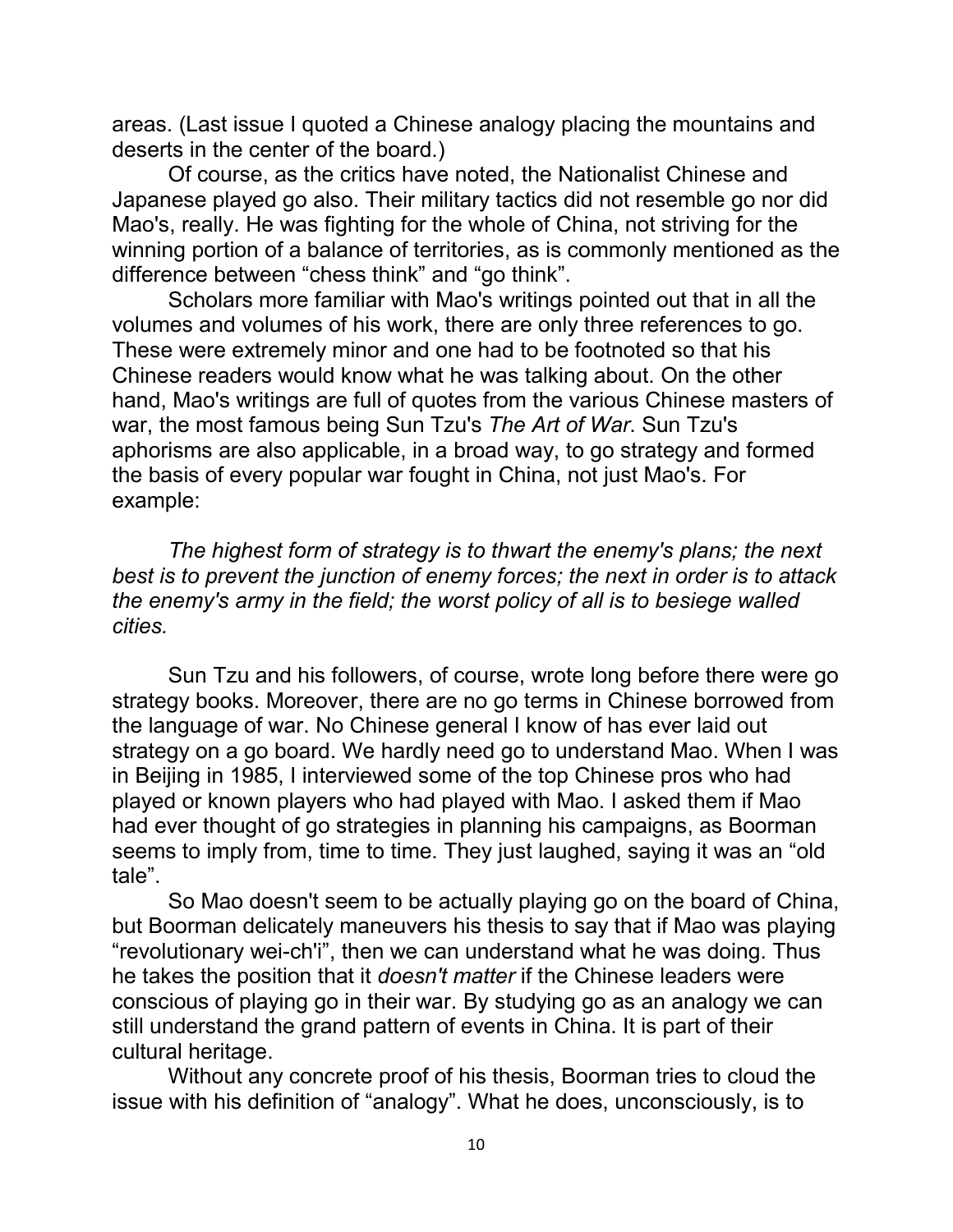use Thomas Aquinas' "Theory of The Analogy of Proportions", but he tries to conceal its use with several pseudo-erudite references, including citing a manuscript never published or mentioned again by its author. Aquinas declared that we could discuss the ineffable divine traits of God by likening them to human traits: human goodness, for example, then becomes an "analogue" for Divine Goodness.

Of course the Divine cannot be properly discussed, named or known at all, and this approach can never be used to really *explain* anything. A more modern view of analogy as put forward by W. V. Quine and others is that the two ends of an analogy are linked only by words, or at best, categories of the mind. Anything can be "like" anything else, depending on how we describe or view it.

Boorman's theory strains credulity even further when he presents the rules of go alone as if they constituted motivation or strategy. Leading examples are his descriptions of "encirclement" in Manchuria and "connection" in the Shantung campaign. When he tries to go beyond this, his examples are weak. He likens the opening of the Manchurian campaign to a *fuseki* pattern in which Takagawa 9-dan had noted that White had fallen behind.



*Manchuria, early 1946, according to Boorman The Communists are Black and the Nationalists are White* 

However, the accompanying diagram makes its point primarily because White's last move has been omitted from Takagawa"s original diagram. In addition, the single White stone on the bottom-right has no relationship to Boorman's text. Looking at this, one wonders how useful it is to compare highly formalized games with the realities and complexities of troop movements.

In another example, Boorman neglects to mention that the game he compares to the Manchurian campaign from Lasker's *Go and Go-Moku* was played by two low-level amateurs. Thus, he doesn't mention (or perhaps doesn't know) that there might be alternatives for a trapped group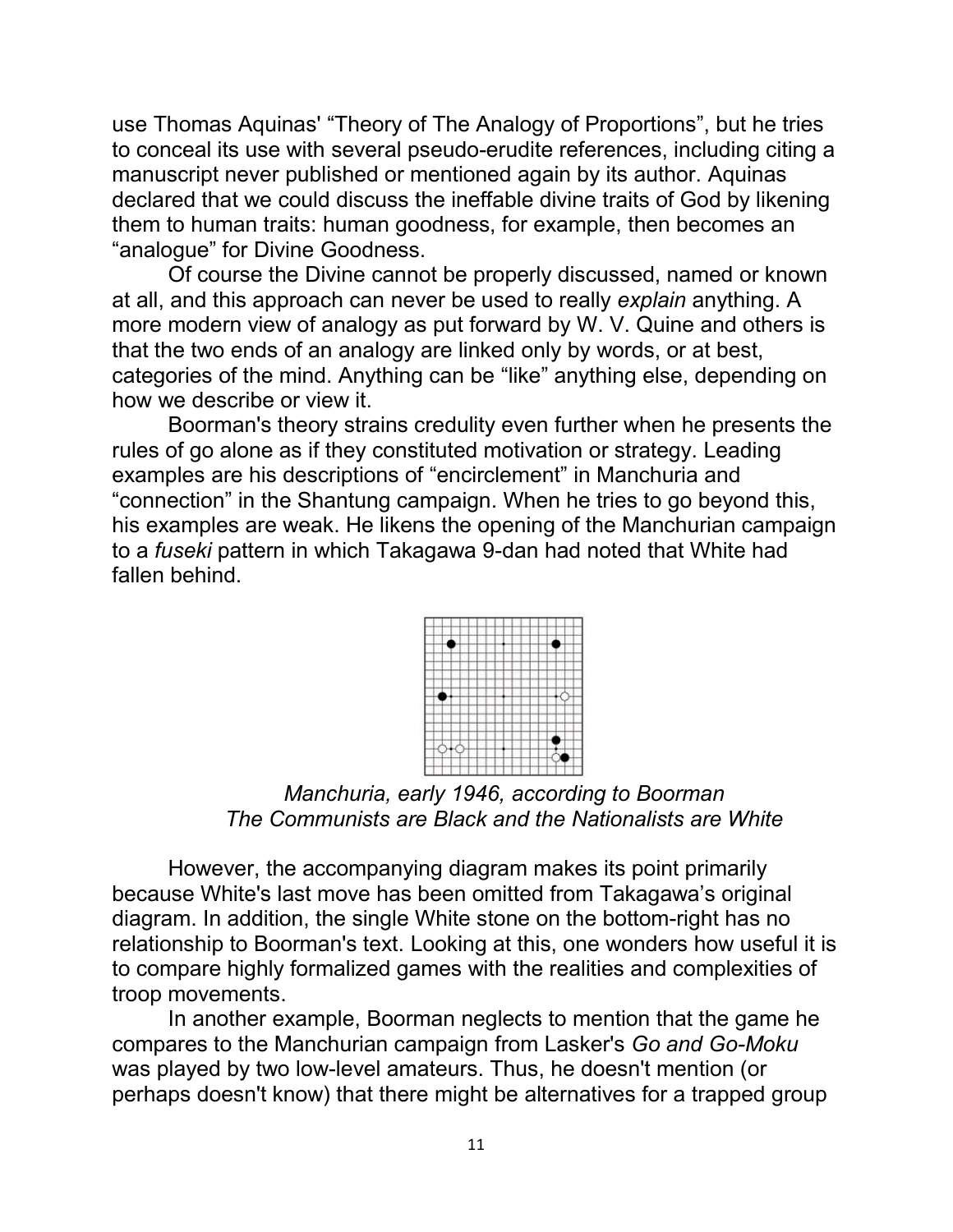in the center, such as using it as a sacrifice to gain some large-scale plays on the side, which any higher-level go player would consider. However, this alternative certainly was not available to the trapped Nationalists' real-life armies.

These problems with tactical analogies lead in turn to confusion in Boorman's larger schemata. On page 56, we have the Communists playing White against a number of players taking Black in 1927. Against the Japanese on p. 110, the Communists are playing Black with a handicap, while another construct is offered in which, "the Japanese are the handicap player with Black". On page 155, we find that the general position of an insurgent is that of a player without a handicap. On page 157, the game between insurgent and contra-insurgent seems to become an even game.

Boorman has never publicly revealed his playing strength and most go players I have talked to seem to find his writing naive and full of the excessive enthusiasm of a novice.

On the other hand, at the time he wrote the book, he was somewhat of a China expert. He was born in Beijing in 1949 on the day the Red Army entered the city, and had co-authored an article with his missionary father on Mao's tactics. He also seemed to be obsessed with Chinese expansionism and delivered a number of lectures on the subject of the book after it was published. After this, quite a large number of uncritical references to the thesis of *Protracted War* appeared in the literature on Asian warfare. However, the book's influence has waned in recent years. The only military authors writing about go now are computer experts working for CIA-fronted companies that are dealing with satellite systems. Yet in many academic libraries, Boorman's is the only book on go, perhaps because of its prestigious publisher (Oxford University Press).

A book has just appeared in the best-seller lists in Japan called *The World of Go*, written by Nakayama Noriyuki, author of *The Treasure Chest Enigma*. Aimed at both players and non-players, it focuses on the game's cultural, social and historical aspects and even includes chapters on go in the West and computer go. The translation of such a book and its appearance on the shelves of academic libraries would do much to present a more balanced view of go's proper place in the history of ideas.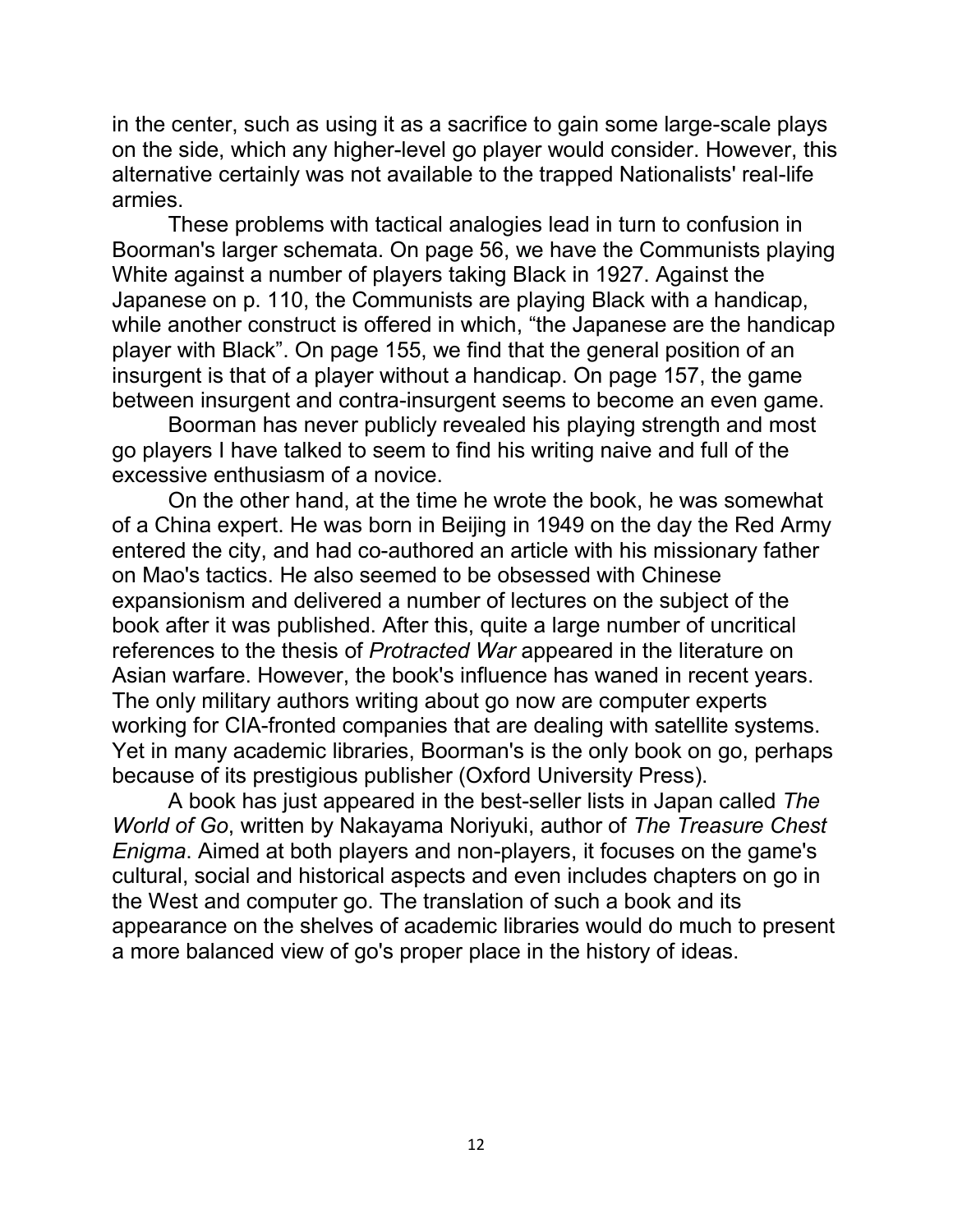#### **III. A Note on the Historical Non-relationship of Go to Sunzi and Other** *Bingjia* **Daoists**

*Note: These arguments are related in much more detail in Appendix V and are also summarized in the Revised Edition of my first book,* Go! More Than a Game (Tuttle 2011).

Another one of the curiosities of both Boorman's and Kissinger's books is that, while they devote several pages to an explanation of the game and point many times to the importance of the sayings of Sunzi in Chinese strategic thought, neither of them mention that the game does not appear in any of the Dark School volumes. This puzzled me for a long time.

However, I found out that new dating of the passages containing the earliest mention of go playing (547-8 BC) and the earliest comments on the game by Confucius (551 BC-479 BC) and Mencius (372-289 BC) were actually written later in a narrow time frame of c.313-260 BC in a small, Confucianist-concentrated area of north-east China.

When the correct historical location, time and contexts of the writings are considered, it appears that the go was used to illustrate evolving Confucian ideas about filial piety, and that the feelings about the game were largely neutral and not negative, as has been traditionally thought.

Moreover, there are no explanations of how the game was played, which would mean that 'everyone,' at least within the range of their bookswhich was considerable—would have known about the game.

Taking these factors into account, it probably means that go during the warrior-philosophers time was likely a very primitive game quite possibly played on small boards and that the Daoist deep strategies would not have been seen or were considered not worthy of inclusion. Perhaps it was regarded as we regard checkers or 9x9 go—I could write about simple beginner"s go strategies in *Go Basics* (Tuttle 2008), but who would or could write about military strategies using these games as examples?

As for anything more than tactics on bigger boards, perhaps for a long time, it was like when I learned to play before the Internet and the spread of the game in the West. For many years, I knew nothing of the world of go and the people I played with were self-taught, so we thought only in terms of the next moves while we chased groups around, and certainly not in terms of grand "strategies."

However, the latest passage written by someone writing as "Mencius" around 260 BC indicates there was a "go master" but he was called the master of a 'small art.' I think this gives us some slight insight into the